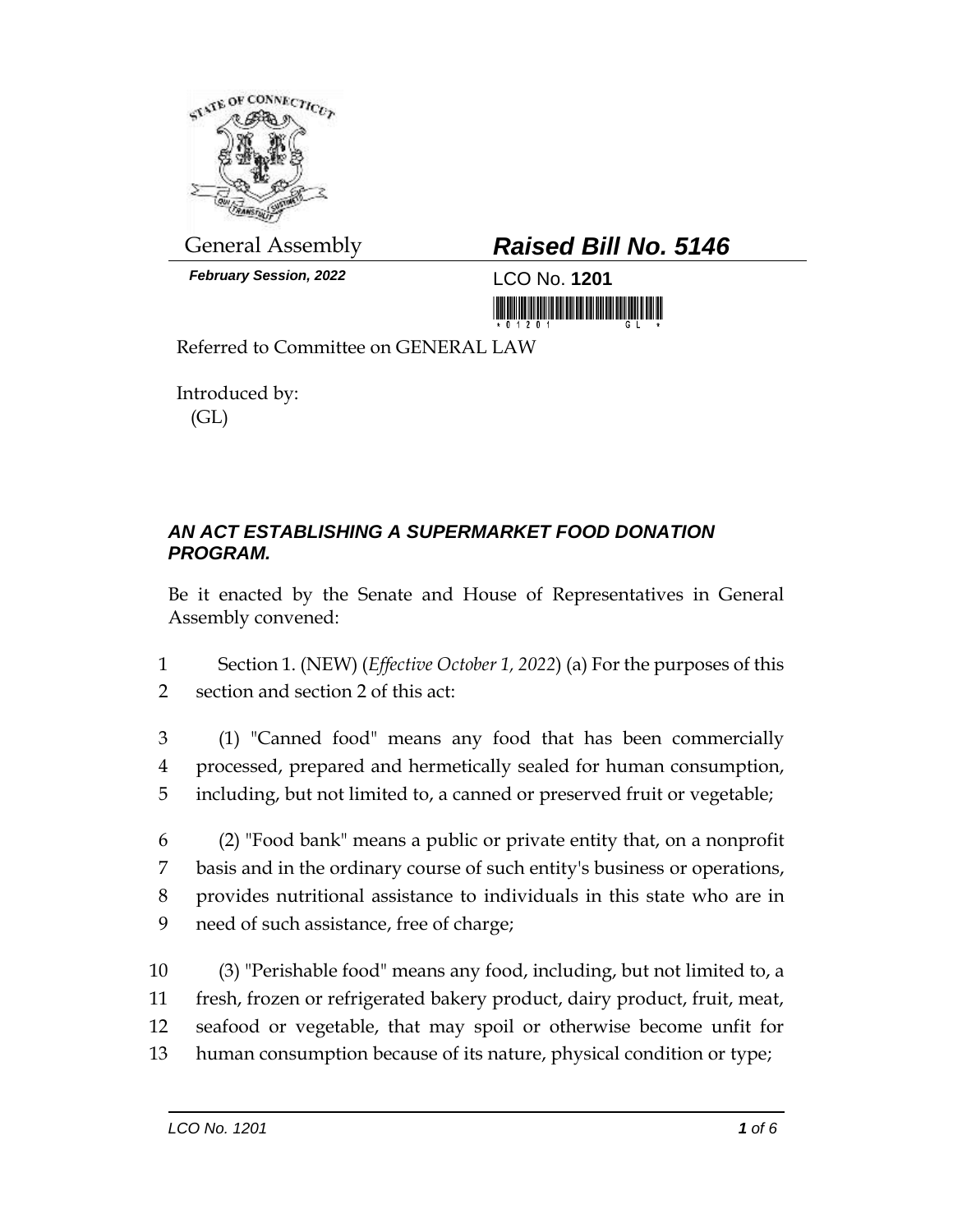(4) "Supermarket" has the same meaning as provided in section 31-14 of the general statutes; and

 (5) "Supermarket food donation program" or "program" means the program established in subsection (b) of this section.

 (b) There is established a supermarket food donation program, which the Commissioner of Consumer Protection shall administer and implement within available appropriations. The program shall require supermarkets located in this state to periodically make excess edible canned foods and perishable foods available to food banks, and the purposes of such program shall be to:

 (1) Alleviate hunger among individuals in this state who are in need of nutritional assistance;

- (2) Support the operations of food banks; and
- (3) Reduce food waste in this state.

 (c) (1) No supermarket located in this state shall be required, as part of the program, to:

 (A) Make a particular quantity of excess edible canned foods and perishable foods available to food banks; or

 (B) Transport or distribute any excess edible canned food or perishable food to a food bank.

 (2) A supermarket may dispose of any excess edible canned food or perishable food, in a manner that is consistent with all applicable law, if:

 (A) Such canned food or perishable food satisfies the criteria established in subsection (d) of this section; or

 (B) The supermarket makes a reasonable effort to arrange for a food bank to collect such canned food or perishable food, and the food bank fails to collect such canned food or perishable food within a reasonable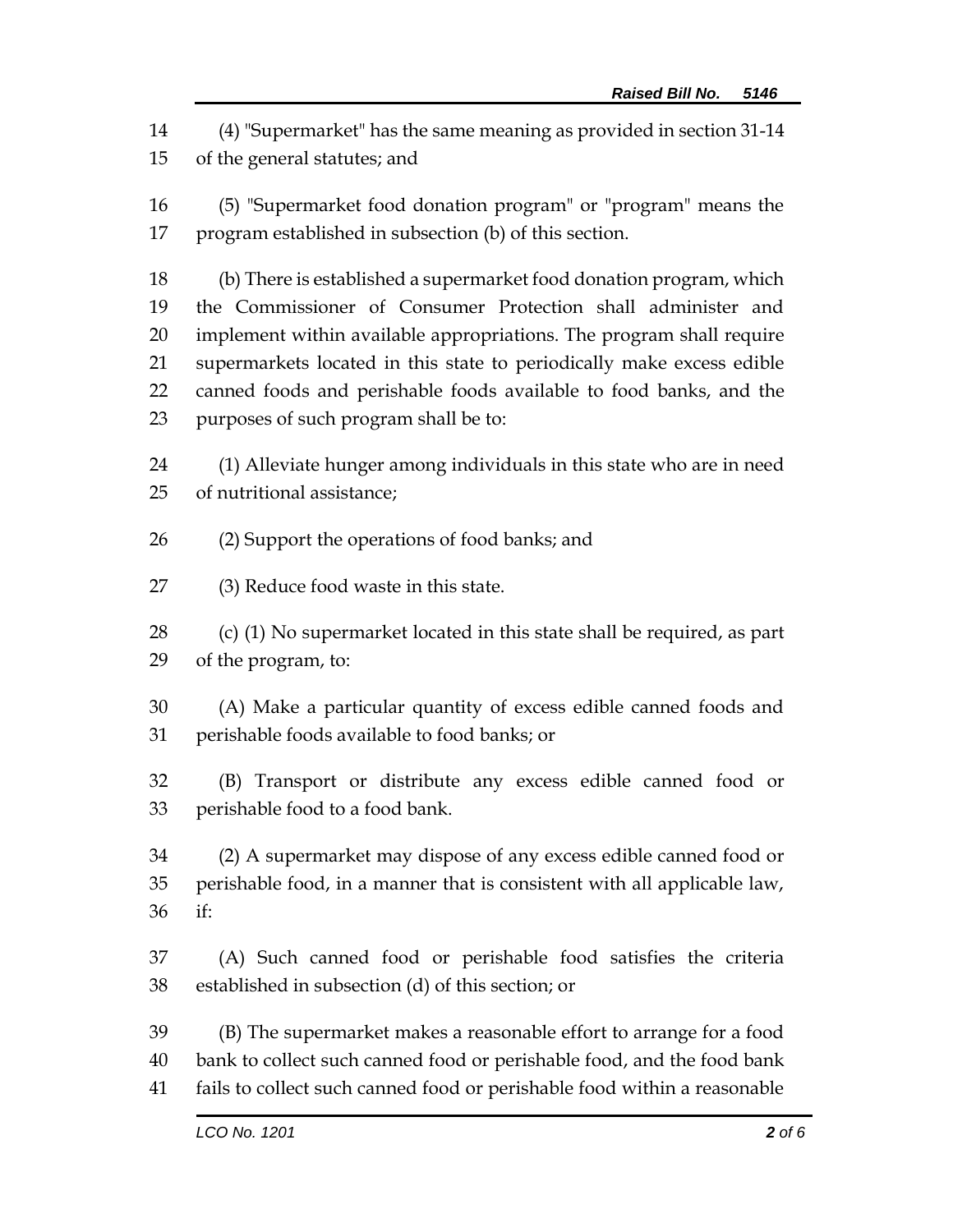time period.

 (3) A supermarket may impose reasonable restrictions as to the time and manner in which a food bank may collect excess edible canned food and perishable food from the supermarket as part of the program so as to not disrupt the supermarket's normal business operations.

 (d) No supermarket located in this state shall make available, and no food bank shall donate, any excess edible canned food or perishable food as part of the program if:

 (1) The Department of Public Health or a local director of health, or an authorized agent thereof, has embargoed or ordered destroyed such canned food or perishable food;

 (2) The Department of Consumer Protection, or its authorized agent, has deemed such canned food or perishable food adulterated, as described in section 21a-101 of the general statutes; or

 (3) Such canned food or perishable food is unfit for human consumption.

 (e) Nothing in this section shall be construed to supersede any state or federal law concerning food safety or the disposal or handling of any canned food or perishable food.

 (f) The Commissioner of Consumer Protection shall adopt regulations, in accordance with the provisions of chapter 54 of the general statutes, to implement the provisions of this section.

 Sec. 2. (NEW) (*Effective October 1, 2022*) (a) For the purposes of this section, "canned food", "food bank", "perishable food", "supermarket" and "supermarket food donation program" have the same meanings as provided in section 1 of this act.

 (b) An insurer that delivers, issues for delivery, renews, amends or continues in this state a commercial risk insurance policy or rider to such policy which provides coverage for the spoilage of canned food or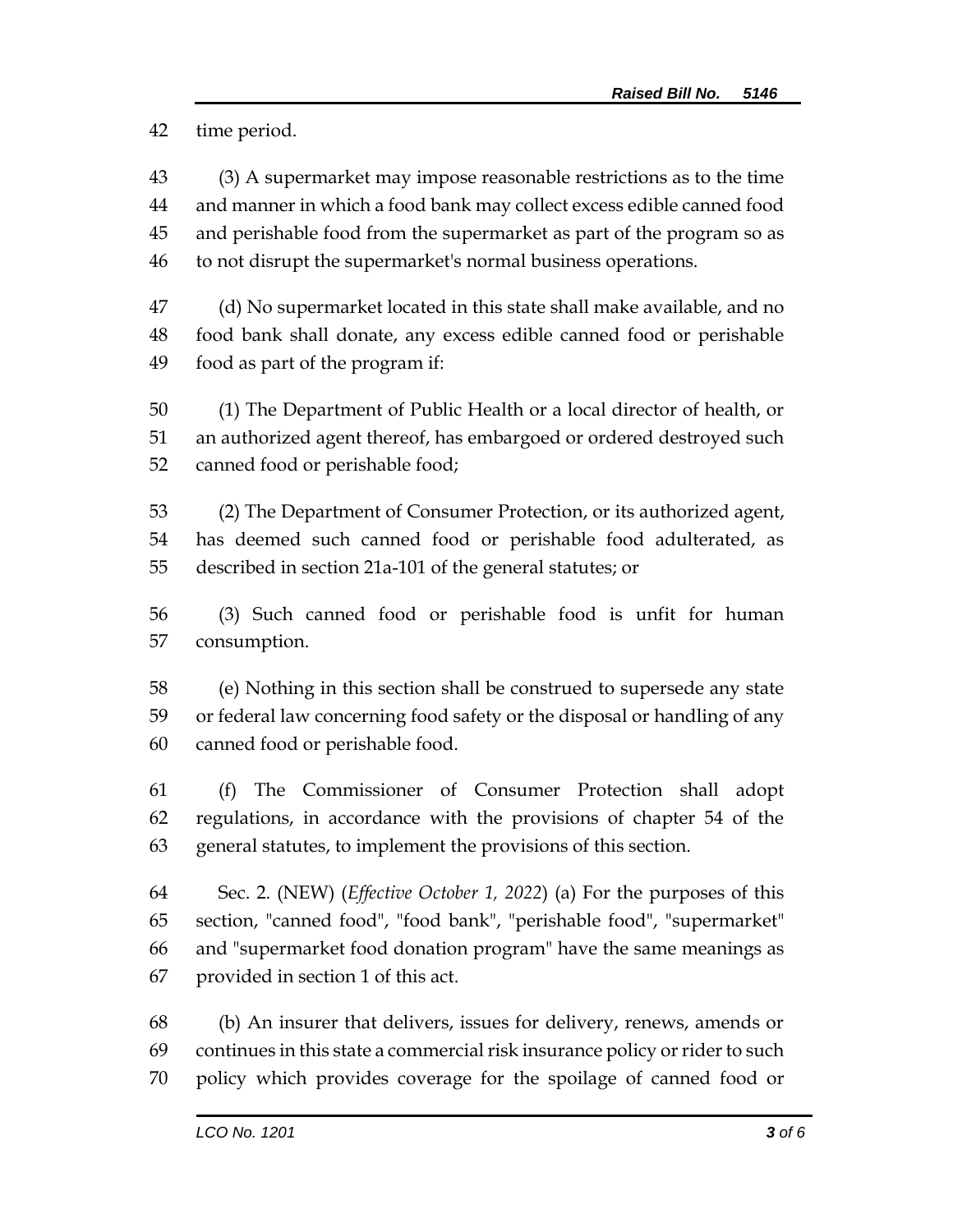perishable food shall provide coverage to the same extent for canned food and perishable food that is made available by a supermarket or donated by a food bank as part of the supermarket food donation program.

 (c) To the extent a tax deduction or tax credit is allowed under any provision of the general statutes for a donation made as part of the supermarket food donation program, no supermarket that makes available to a food bank any canned food or perishable food as part of such program and receives payment from an insurer for such canned food or perishable food shall avail itself of a tax deduction or tax credit for the amount of such payment.

 Sec. 3. Section 52-557*l* of the general statutes is repealed and the following is substituted in lieu thereof (*Effective October 1, 2022*):

 (a) Notwithstanding any provision of the general statutes, any person, including but not limited to a seller, farmer, processor, distributor, wholesaler or retailer of food, who donates an item of food for use or distribution by a nonprofit organization, nonprofit corporation, political subdivision of the state or senior center, and any nonprofit organization or nonprofit corporation that collects donated food and distributes such food to other nonprofit organizations or nonprofit corporations or a political subdivision of the state or senior 92 center free of charge or for a nominal fee, shall not be liable for civil damages or criminal penalties resulting from the nature, age, condition or packaging of the food, unless it is established that the donor, at the time of making the donation, or the nonprofit organization or nonprofit corporation, at the time of distributing the food, knew or had reasonable grounds to believe that the food was (1) adulterated, as **[**defined**]** 98 described in section 21a-101, or (2) not fit for human consumption.

 (b) Notwithstanding any provision of the general statutes, any food establishment classified as a class 3 or class 4 food establishment pursuant to regulations adopted under section 19a-36h, that donates perishable food for use or distribution by a temporary emergency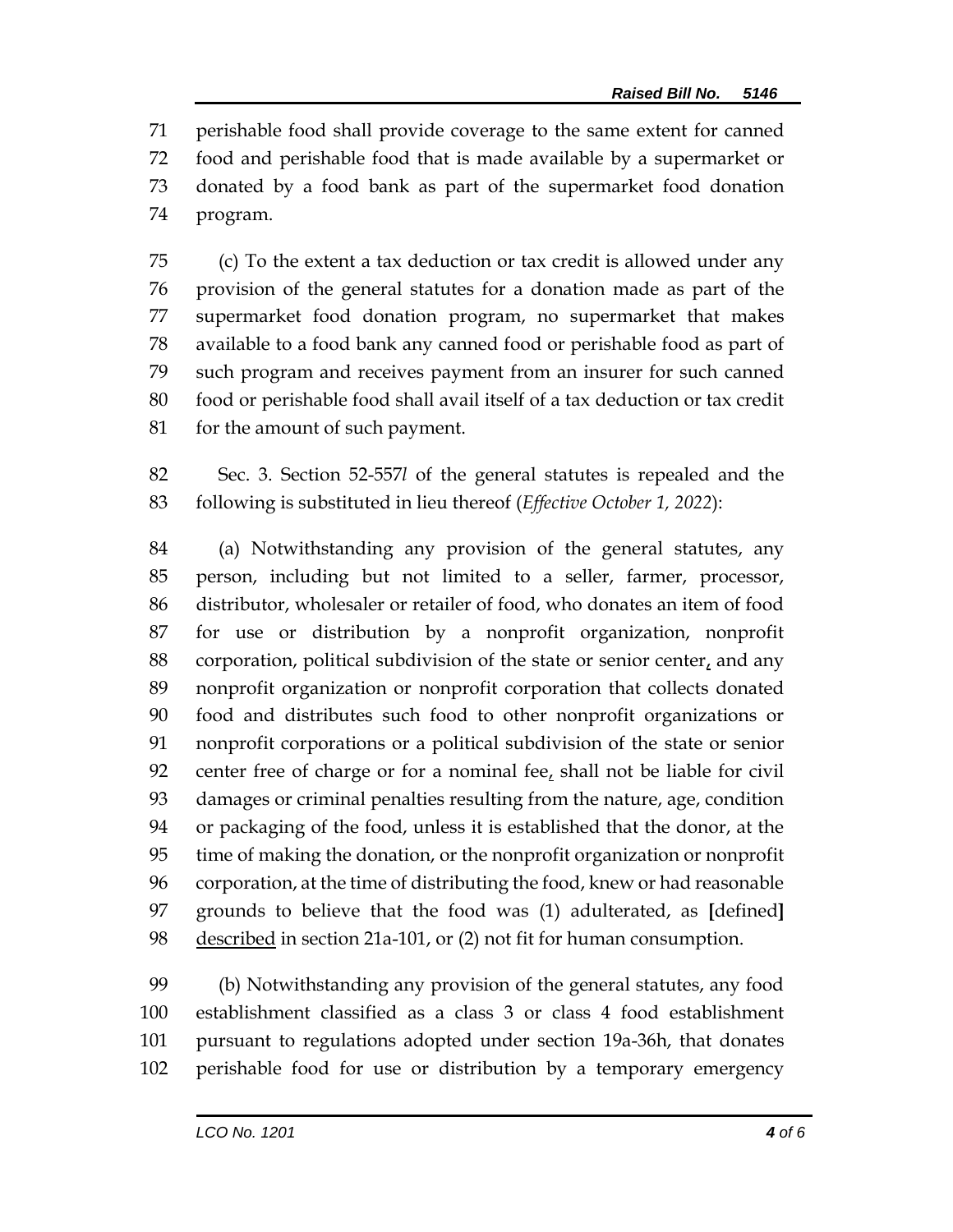shelter in accordance with the provisions set forth in section 38a-313b shall not be liable for civil damages or criminal penalties resulting from the nature, age, condition or packaging of the food, unless it is established that the donor, at the time of making the donation, knew or had reasonable grounds to believe that the food was (1) embargoed or ordered destroyed by the Department of Public Health or a local director of health, or an authorized agent thereof, (2) adulterated, as **[**defined**]** described in section 21a-101, or (3) not fit for human consumption.

 (c) Notwithstanding any provision of the general statutes, any supermarket that makes available to a food bank any canned food or perishable food as part of the supermarket food donation program established pursuant to section 1 of this act, and any food bank that donates such food to individuals in this state as part of such program, shall not be liable for civil damages or criminal penalties resulting from the nature, age, condition or packaging of such canned food or perishable food, unless it is established that such supermarket or food bank, at the time such supermarket made available to a food bank such canned food or perishable food, or such food bank at the time such food bank donated to an individual in this state such canned food or 123 perishable food, knew or had reasonable grounds to believe that such canned food or perishable food was (1) embargoed or ordered destroyed by the Department of Public Health or a local director of health, or an authorized agent thereof, (2) adulterated, as described in section 21a-101, or (3) not fit for human consumption.

| This act shall take effect as follows and shall amend the following<br>sections: |                 |             |
|----------------------------------------------------------------------------------|-----------------|-------------|
|                                                                                  |                 |             |
| Section 1                                                                        | October 1, 2022 | New section |
| Sec. 2                                                                           | October 1, 2022 | New section |
| Sec. 3                                                                           | October 1, 2022 | 52-5571     |

## *Statement of Purpose:*

To establish a supermarket food donation program to: (1) Alleviate hunger among individuals in this state who are in need of nutritional